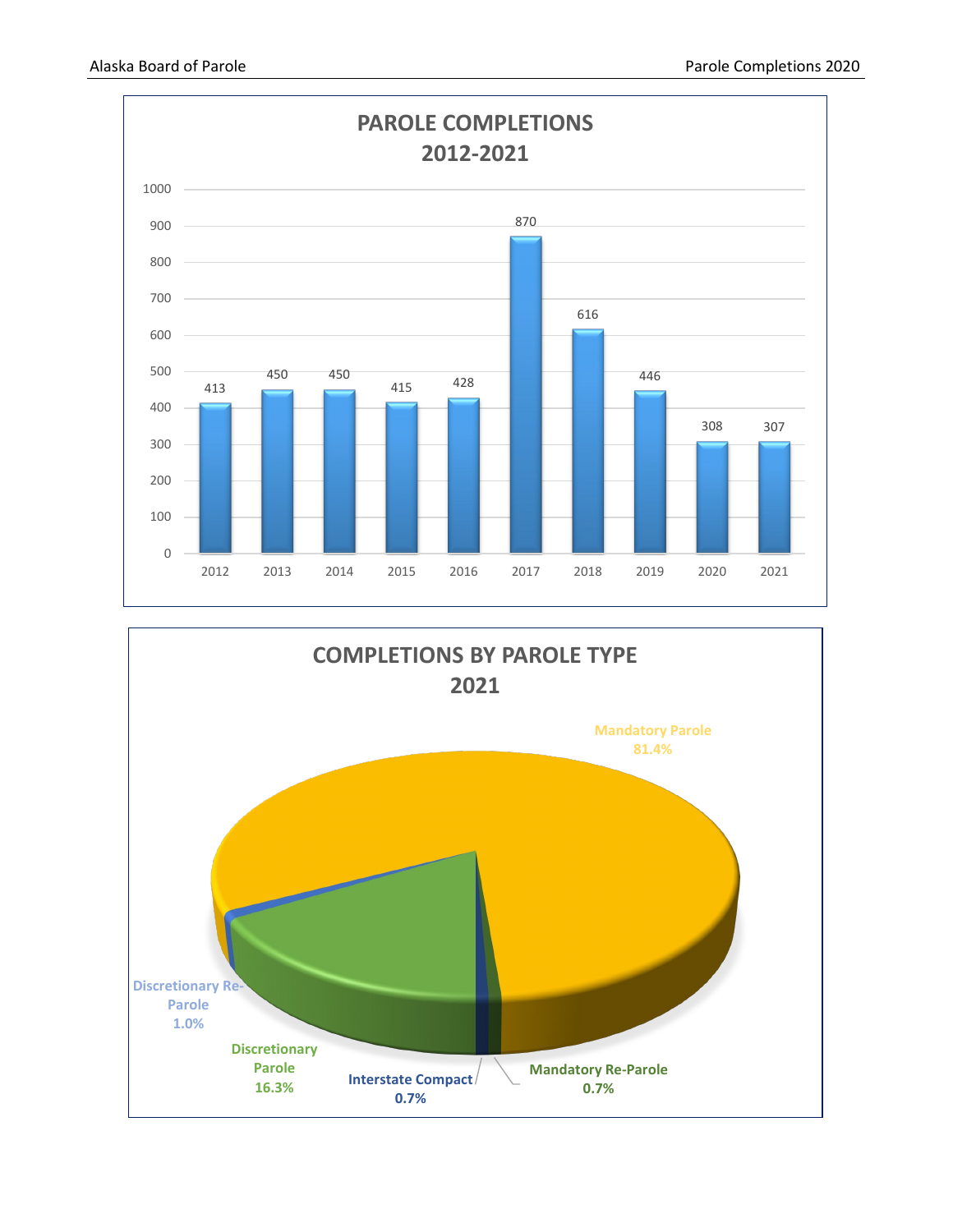



*This chart does not include parolees who died prior to completing a term of parole in 2021*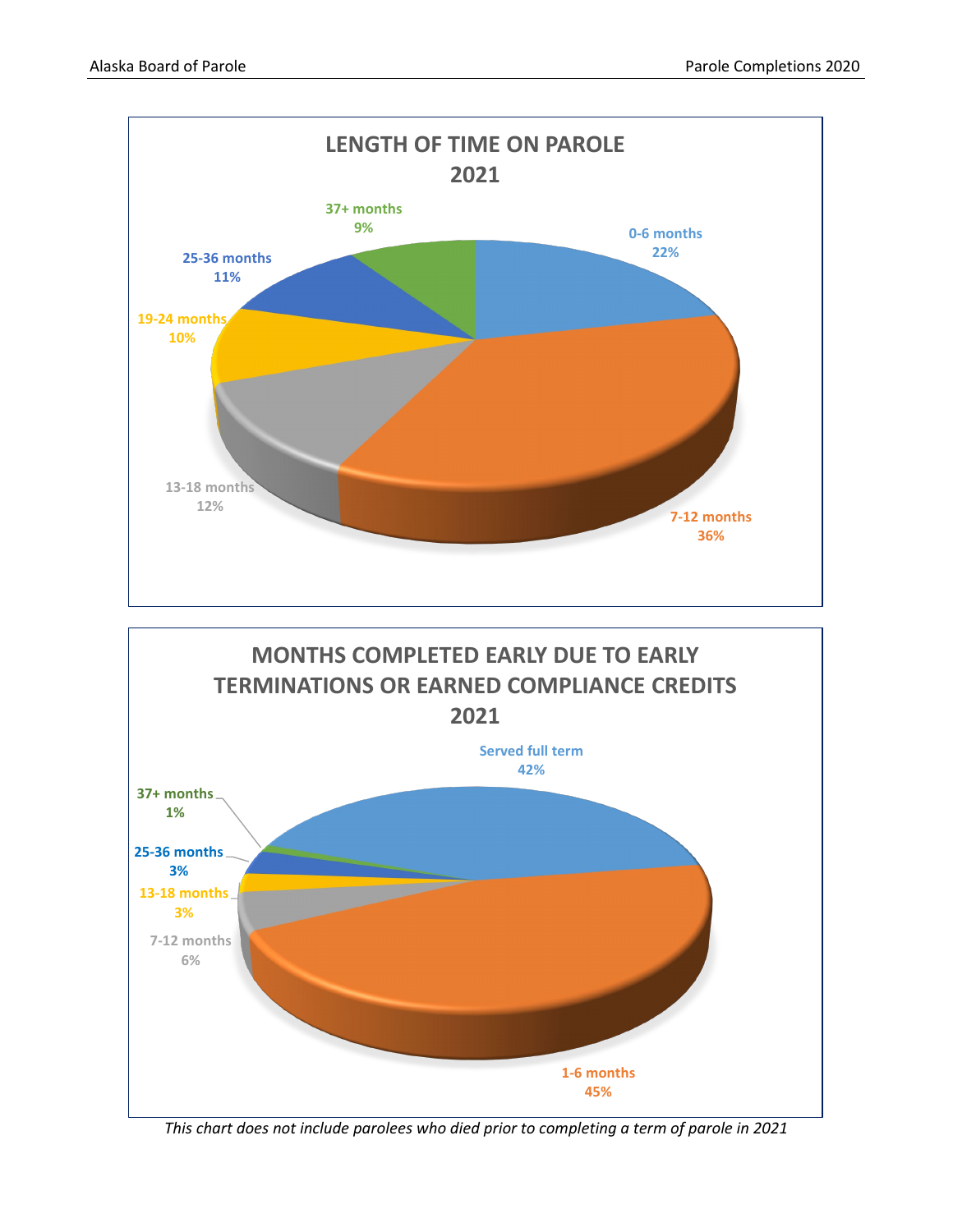**Caucasian 59%**

**Male 87%**



**Hispanic/ Latino 3%**